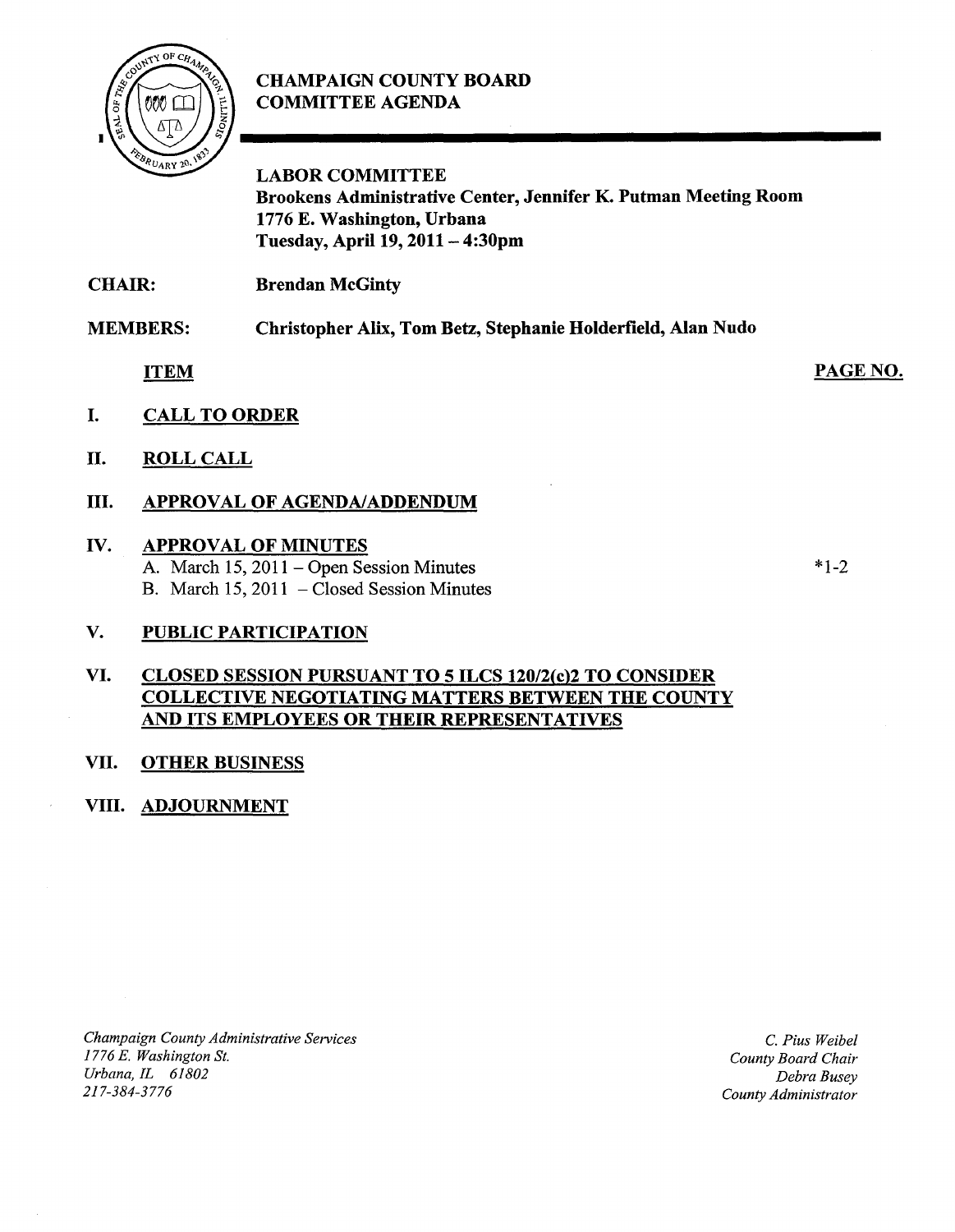| $\mathbf{1}$<br>$\overline{c}$<br>3                                                                                   | <b>CHAMPAIGN COUNTY BOARD</b><br><b>COMMITTEE MINUTES</b>                                                                                                                                                                                              |
|-----------------------------------------------------------------------------------------------------------------------|--------------------------------------------------------------------------------------------------------------------------------------------------------------------------------------------------------------------------------------------------------|
| 4<br>5<br><b>LABOR COMMITTEE</b><br>Tuesday, March 15, 2011<br>6<br>7<br>1776 E. Washington St., Urbana<br>$8\,$<br>9 | <b>Brookens Administrative Center, Lyle Shields Meeting Room</b>                                                                                                                                                                                       |
| 10<br>4:30 p.m.<br>11                                                                                                 |                                                                                                                                                                                                                                                        |
| <b>MEMBERS PRESENT:</b>                                                                                               | Christopher Alix, Tom Betz, Brendan McGinty (Chair), Alan Nudo                                                                                                                                                                                         |
| <b>MEMBERS ABSENT:</b>                                                                                                | None                                                                                                                                                                                                                                                   |
| 15<br>16<br><b>OTHERS PRESENT:</b><br>17<br>18<br>19<br>20                                                            | Kat Bork (Administrative Assistant), Deb Busey (County<br>Administrator), David DeThorne (Senior Assistant State's Attorney),<br>Stephanie Holderfield (County Board member), Cameron Moore (RPC<br>Executive Director), Amanda Tucker (HR Generalist) |
| <b>CALL TO ORDER</b>                                                                                                  |                                                                                                                                                                                                                                                        |
|                                                                                                                       | McGinty called the meeting to order at 4:31 p.m.                                                                                                                                                                                                       |
| <b>ROLL CALL</b>                                                                                                      |                                                                                                                                                                                                                                                        |
| of a quorum.                                                                                                          | Alix, Betz, McGinty, and Nudo were present at the time of roll call, establishing the presence                                                                                                                                                         |
| <b>APPROVAL OF AGENDA/ADDENDUM</b>                                                                                    |                                                                                                                                                                                                                                                        |
| unanimous support.                                                                                                    | <b>MOTION</b> by Betz to approve the agenda; seconded by Nudo. Motion carried with                                                                                                                                                                     |
| <b>APPROVAL OF MINUTES</b>                                                                                            |                                                                                                                                                                                                                                                        |
|                                                                                                                       | <b>MOTION</b> by Betz to approve the January 26, 2011 open session and January 26, 2011 closed<br>session minutes; seconded by Alix. Motion carried with unanimous support.                                                                            |
| <b>PUBLIC PARTICIPATION</b>                                                                                           |                                                                                                                                                                                                                                                        |
| There was no public participation.                                                                                    |                                                                                                                                                                                                                                                        |
| <b>REPRESENTATIVES</b>                                                                                                | <b>CLOSED SESSION PURSUANT TO 5 ILCS 120/2(c)2 TO CONSIDER COLLECTIVE</b><br>NEGOTIATING MATTERS BETWEEN THE COUNTY AND ITS EMPLOYEES OR THEIR                                                                                                         |
|                                                                                                                       | <b>MOTION</b> by Alix to enter into closed session pursuant to 5 ILCS 120/2 (c) 2 to consider<br>collective negotiating matters between Champaign County and its employees or their representatives.                                                   |

 $\label{eq:2.1} \frac{1}{\sqrt{2}}\int_{\mathbb{R}^3}\frac{1}{\sqrt{2}}\left(\frac{1}{\sqrt{2}}\right)^2\frac{1}{\sqrt{2}}\left(\frac{1}{\sqrt{2}}\right)^2\frac{1}{\sqrt{2}}\left(\frac{1}{\sqrt{2}}\right)^2\frac{1}{\sqrt{2}}\left(\frac{1}{\sqrt{2}}\right)^2.$